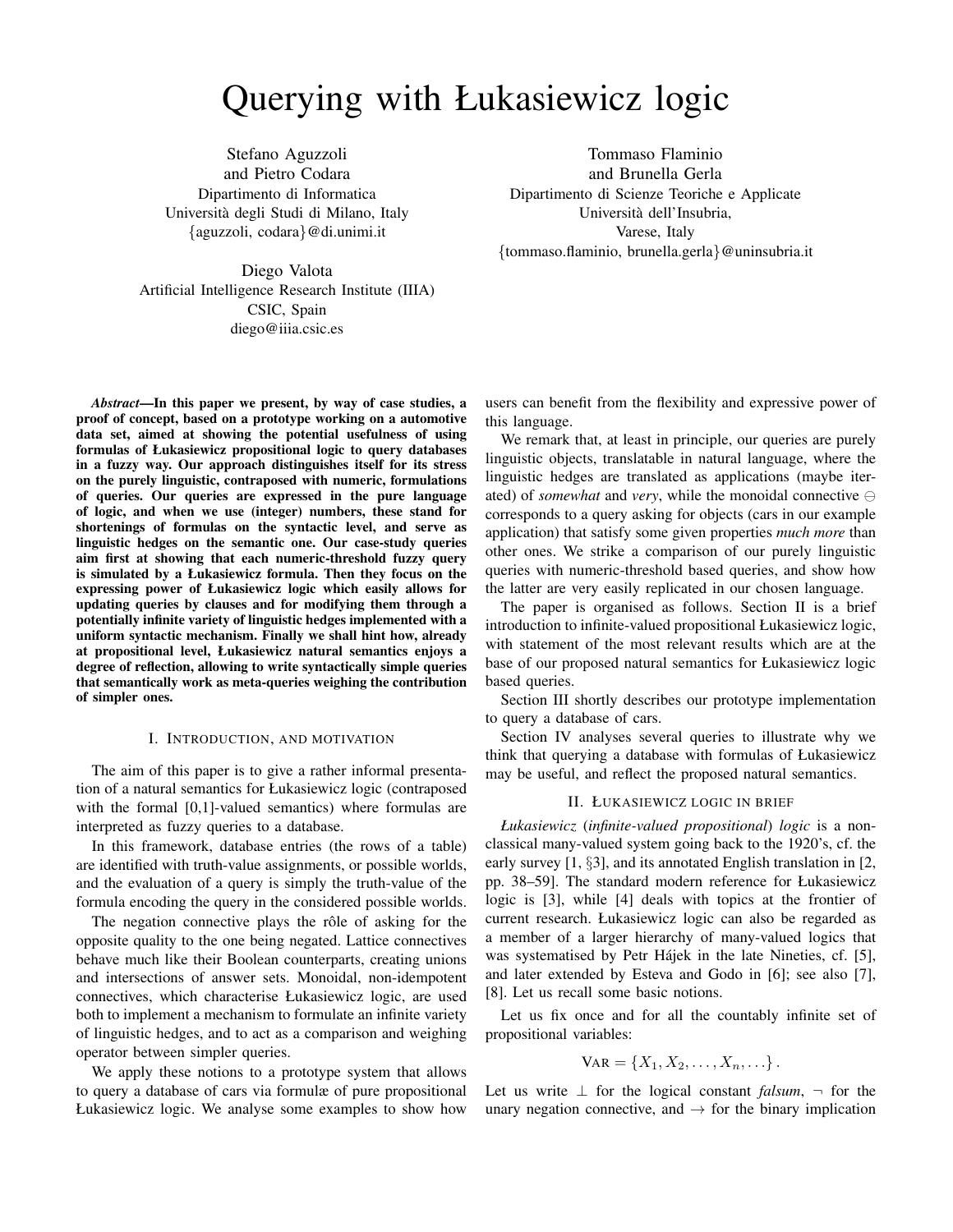connective. The set FORM of (well-formed) formulæ is defined exactly as in classical logic over the language  $\{\perp, \neg, \rightarrow\}.$ Derived connectives  $\top, \vee, \wedge, \leftrightarrow, \oplus, \odot, \ominus$  are defined in the following table, for every formula  $\alpha$  and  $\beta$ :

| Derived connective             | <b>Definition</b>                                              |
|--------------------------------|----------------------------------------------------------------|
|                                |                                                                |
| $\alpha \vee \beta$            | $(\alpha \rightarrow \beta) \rightarrow \beta$                 |
| $\alpha \wedge \beta$          | $\neg(\neg\alpha \vee \neg\beta)$                              |
| $\alpha \leftrightarrow \beta$ | $(\alpha \rightarrow \beta) \wedge (\beta \rightarrow \alpha)$ |
| $\alpha \oplus \beta$          | $\neg \alpha \rightarrow \beta$                                |
| $\alpha \odot \beta$           | $(\neg \alpha \oplus \neg \beta)$                              |
| $\alpha \ominus$               | $(\alpha \rightarrow \beta)$                                   |

TABLE I DERIVED CONNECTIVES IN ŁUKASIEWICZ LOGIC.

Let us present the  $[0, 1]$ -valued semantics of Łukasiewicz logic. An *atomic assignment*, or *atomic evaluation*, is an arbitrary function  $\overline{w}$ : VAR  $\rightarrow$  [0, 1]. Such an atomic evaluation is uniquely extended to an *evaluation* of all formulæ, or *possible world, i.e.* to a function  $w:$  FORM  $\rightarrow$   $[0,1]$  <sup>1</sup>, via the compositional rules:

$$
w(\bot) = 0,
$$
  
\n
$$
w(\alpha \to \beta) = \min \{1, 1 - (w(\alpha) - w(\beta))\},
$$
  
\n
$$
w(\neg \alpha) = 1 - w(\alpha).
$$

It follows by trivial computations that the formal semantics of derived connectives is the one reported in Table II. *Tautologies* are defined as those formulæ that evaluate to 1 under every evaluation.

| <b>Notation</b>                | <b>Formal semantics</b>                                               |
|--------------------------------|-----------------------------------------------------------------------|
|                                | $w(\perp)=0$                                                          |
|                                | $w(\top) = 1$                                                         |
| $\neg \alpha$                  | $\overline{w(\neg \alpha)} = 1 - w(\alpha)$                           |
| $\alpha \rightarrow \beta$     | $w(\alpha \rightarrow \beta) = \min\{1, 1 - (w(\alpha) - w(\beta))\}$ |
| $\alpha \vee \beta$            | $w(\alpha \vee \beta) = \max \{w(\alpha), w(\beta)\}\$                |
| $\alpha \wedge \beta$          | $w(\alpha \wedge \beta) = \min \{w(\alpha), w(\beta)\}\$              |
| $\alpha \leftrightarrow \beta$ | $w(\alpha \leftrightarrow \beta) = 1 -  w(\alpha) - w(\beta) $        |
| $\alpha \oplus \beta$          | $w(\alpha \oplus \beta) = \min\{1, w(\alpha) + w(\beta)\}\$           |
| $\alpha \odot \beta$           | $w(\alpha \odot \beta) = \max\{0, w(\alpha) + w(\beta) - 1\}$         |
| $\alpha \ominus \beta$         | $w(\alpha \ominus \beta) = \max\{0, w(\alpha) - w(\beta)\}\$          |

TABLE II FORMAL SEMANTICS OF CONNECTIVES IN ŁUKASIEWICZ LOGIC.

Each propositional formula  $\varphi$  whose occurring variables are in  $\{X_1, X_2, \ldots, X_n\}$  uniquely determines a term function

$$
\bar{\varphi} \colon [0,1]^n \to [0,1],
$$

by the following inductive prescription, for every  $(t_1, \ldots, t_n) \in [0,1]^n$ .

- 1) If  $\varphi = X_i$  then  $\overline{\varphi}(t_1,\ldots,t_n) = t_i$ .
- 2) If  $\varphi = \bot$  then  $\bar{\varphi}(t_1, \ldots, t_n) = 0$ .
- 3) If  $\varphi = \neg \psi$  then  $\overline{\varphi}(t_1, \ldots, t_n) = 1 \overline{\psi}(t_1, \ldots, t_n)$ .

<sup>1</sup>Since we are working with a purely truth-functional propositional logic we safely consider *evaluation* and *possible world* as synonymous.

4) If  $\varphi = \psi \rightarrow \vartheta$  then  $\overline{\varphi}(t_1, \ldots, t_n) = \min\{1, 1 (\psi(t_1, \ldots, t_n) - \vartheta(t_1, \ldots, t_n))$ .

This definition implies that  $w(\varphi) = \overline{\varphi}(\overline{w}(X_1), \dots, \overline{w}(X_n))$ for all possible worlds  $w$ .

McNaughton's Representation Theorem [9] states that the class of *n*-variable term functions  $\bar{\varphi}$ :  $[0, 1]$ <sup>n</sup>  $\rightarrow$   $[0, 1]$  coincides with the class of all functions  $f : [0,1]^n \rightarrow [0,1]$  that are continuous (in the standard Euclidean topology), and piecewise linear with integer coefficients, that is, there exist finitely many linear polynomials  $p_1, p_2, \ldots, p_u : [0, 1]^n \to [0, 1]$  such that each  $p_i$  has the form  $p_i(t_1, \ldots, t_n) = b_i + \sum_{j=1}^n a_{i,j} t_i$ for all coefficients  $a_{i,j}$  and  $b_i$  being integers, and a function  $\iota: [0,1]^n \to \{1, 2, ..., u\}$  such that

$$
f(t_1,\ldots,t_n) = p_{\iota(t_1,\ldots,t_n)}(t_1,\ldots,t_n) ,
$$

for all  $(t_1, ..., t_n) \in [0, 1]^n$ .

Menu-Pavelka's Theorem [10] states that Łukasiewicz logic is characterised in the Hájek's hierarchy BL of Basic Fuzzy Logics, or in the even larger Esteva and Godo's hierarchy MTL  $[6]$  of Monoidal *t*-norm-based Logics, as the unique logic having continuous term functions. This fact, together with involutiveness of negation, that is

$$
w(\neg\neg\varphi) = w(\varphi)
$$

for all possible worlds  $w$ , and the simultaneous failure of idempotency for the monoidal connectives  $\oplus$  and  $\odot$ , not to mention the deep connection with lattice-ordered abelian groups [3], which allows to model real arithmetic on the unit interval, renders Łukasiewicz logic a very interesting tool to implement fuzzy-based applications.

In this paper we shall focus on some other properties of Łukasiewicz logic that further support the notion that this logic may constitute the ideal theoretical backbone to certain fuzzybased applications.

Our first concern is actually rather philosophical and constitutes in our opinion a defensible rebuttal against the frequent attack to fuzzyness consisting in the observation that graded, or [0, 1] fuzzy truth-values are arbitrary or have no meaning at all. We counter this statement considering maximally consistent theories.

A theory Θ in Łukasiewicz logic is a deductively closed set of formulas, that is, if a formula  $\varphi$  is such that  $w(\varphi) = 1$  for all possible worlds w such that  $w(\vartheta) = 1$  for all  $\vartheta \in \Theta$ , then  $\varphi \in \Theta$ , too.

A theory Θ is maximally consistent if it cannot be enlarged without losing consistency, that is,  $w(\varphi) < 1$  for all  $\varphi \notin \Theta$ and for all possible worlds w such that  $w(\vartheta) = 1$ .

A set of postulates for a theory  $\Theta$  is a set of formulas  $\Gamma \subset \Theta$ such that  $\Theta$  is the deductive closure of  $\Gamma$ , that is,  $\Theta$  contains exactly all formulas  $\vartheta$  such that  $w(\vartheta) = 1$  for all possible worlds w for which  $w(\gamma) = 1$  for all  $\gamma \in \Gamma$ .

In [11] Marra points out that the set of maximally consistent theories written in the variables  $\{X_1, X_2, \ldots, X_n\}$  corresponds bijectively to the set of all *n*-tuples  $[0, 1]^n$ . Moreover, each  $\bar{t} = (t_1, \ldots, t_n) \in ([0, 1] \cap \mathbb{Q})^n$  corresponds to a theory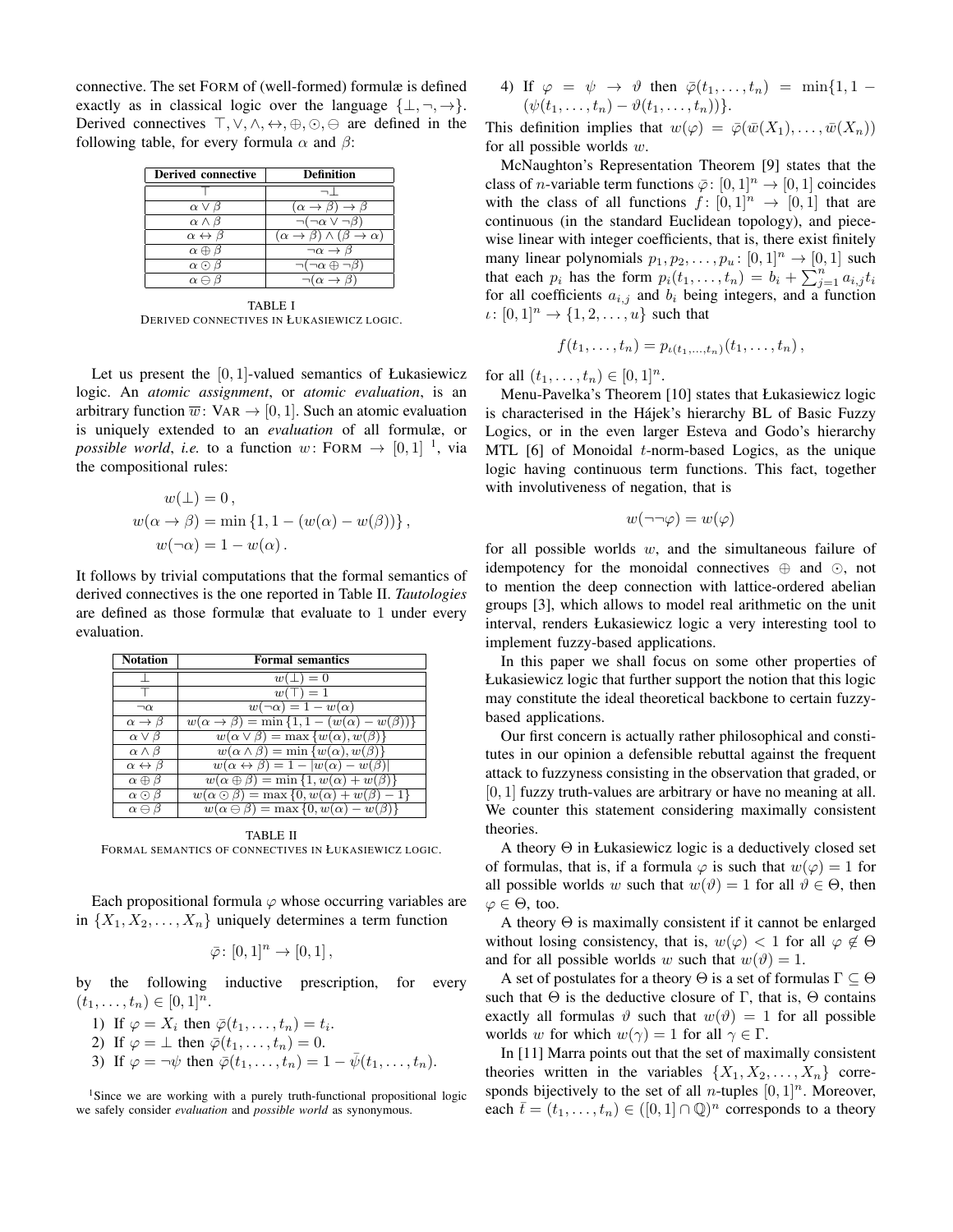$\Theta_{\bar{t}}$  having a set of postulates  $\Gamma_{\bar{t}} = {\gamma_{\bar{t}}}\}$  for a suitable formula  $\gamma_{\bar{t}}$ .

When we consider formulas in just one variable, the above bijection tells us that each truth-value  $\delta \in [0, 1]$  corresponds, in the formal semantics of Łukasiewicz logic, exactly to one maximally consistent theory. That is, the choice of a value in  $[0, 1]$  is canonically and consistently reflected in the choice of a maximally consistent theory. So, any truth value has a canonical and fixed semantics, formed by the formulas in the corresponding theory. *Vice versa*, each truth-value is described linguistically by a set of formulas. We refer the reader to [11] for a thorough treatment of this topic. In this paper we are specially interested in some viable pragmatic consequences of this correspondence.

As a matter of fact, for each rational  $\delta \in [0,1] \cap \mathbb{Q}$ , the formula  $\gamma_{\bar{\delta}}$  can be constructed as  $\alpha \vee \beta$ , where  $\alpha$  and  $\beta$  are built from  $X_1$  and  $\neg X_1$  using only the *minus* connective  $\ominus$ .

As we shall see, the  $\ominus$  connective will play a major rôle in the semantics we mean to use to query databases with Łukasiewicz logic.

## *A. An intended semantics for Łukasiewicz logic*

We shall sketch in this section a natural semantics, which corresponds and interprets the formal semantics given in the previous section, and prepare the way to use it to express and interpret fuzzy queries to a database.

*1) Possible Worlds, Queries and Answer Sets:* Possible worlds  $w:$  FORM  $\rightarrow$  [0, 1] corresponds bijectively to atomic assignments  $\bar{w}$ : VAR  $\rightarrow$  [0, 1]. Clearly the value  $w(\varphi)$  depends only on the finitely many variables occurring in  $\varphi$ . We shall identify atomic assignments, and hence, possible worlds, with the fuzzy entries in the rows of a database table. More precisely, if a row r belongs to a table where all the columns with values ranging in [0, 1] are  $c_1, c_2, \ldots, c_u$ , then we consider  $r: \{c_1, c_2, \ldots, c_u\} \rightarrow [0, 1]$  as the atomic assignment corresponding to a possible world where to evaluate our queries, which will be formulas over the variables  $\{c_1, c_2, \ldots, c_u\}$ . It is then straightforward that the answer-set to a query  $\varphi$  over some table is formed by the rows r such that  $r(\varphi) = 1$ . Notice that in the next section for sake of simplicity we shall speak of answer set also when referring to (the top part of) the set of rows r ranked by the values  $r(\varphi)$ .

*2) Variables, and the Negation Connective:* But, what entries in the database table shall we consider as fuzzy? In our approach, we shall consider a column to be fuzzy valued if it corresponds to a graded (and  $[0, 1]$ -normalised) property which has an opposite. For instance, *tall* has as its opposite *short*, with their obvious general meanings, while *red*, the property of being red, might not have a natural opposite (clearly, this depends on context, and we may always setup for an artificial opposite *non-red*). Of each pair of opposites  $(p, q)$  we clearly only need to store one value  $r(p)$  for each row r, stating how much  $r$  is  $p$ . Clearly the degree of  $r$  being  $q$  shall be given by  $\neg r(p)$ .

*3) Conjunction and Disjunction:* One can form conjunctions and disjunctions of simpler queries just by using the lattice connectives. Recall that  $r(\varphi \lor \psi) = \max\{r(\varphi), r(\psi)\}\$ and  $r(\varphi \wedge \psi) = \min\{r(\varphi), r(\psi)\}\)$ . Observe that the resulting answer sets correspond, as in the crisp Boolean case, to unions and intersections of the simpler answer sets.

*4) Basic Literals and Linguistic Hedges:* One of the most interesting features of fuzzy querying is the capability of using linguistic hedges such as *somewhat* or *very*. Łukasiewicz logic offers a uniform and syntactically simple mechanisms to implement a collection of infinitely many such hedges, through the use of basic literals.

For each integer  $k > 0$  and each formula  $\varphi$  let  $1\varphi = \varphi$  and  $(k+1)\varphi = \varphi \oplus k\varphi$ . Analogously, let  $\varphi^1 = \varphi$  and  $\varphi^{k+1} =$  $\varphi \odot \varphi^k$ . Basic literals [12] are the class of formulas described inductively by the following.

- 1) Each variable  $X_i$  is a basic literal.
- 2) If  $\varphi$  is a basic literal then  $k\varphi$  is a basic literal.
- 3) If  $\varphi$  is a basic literal then  $\varphi^k$  is a basic literal.

Notice that  $w(2\varphi) = 1$  iff  $w(\varphi) \ge 1/2$ , whence we use  $2\varphi$  to model *somewhat*  $\varphi$ . Analogously,  $w(\varphi^2) = 0$  iff  $w(\varphi) \leq 1/2$ , and we use it to model *very*  $\varphi$ . Moreover, we can intensify our notion of being *somewhat*  $\varphi$ , by using  $k\varphi$  for some  $k > 2$ . Analogous intensifications of *very*  $\varphi$  are possible, and moreover we can create more complex hedges by means of general basic literals. For instance  $2(\varphi^2)$  may model being somewhat but not extremely  $\varphi$  (or, *somewhat very*  $\varphi$ , to play the game just syntactically).

Clearly, complex basic literals are very hard to translate in comprehensible linguistic expressions, but this is true also of natural language sentences built with many occurrences of words such as *somewhat* and *very*.

Being linguistic hedges, basic literals can be used to express threshold queries, and, as a matter of fact they can reproduce the answer set of any numeric-threshold query. Consider any such query  $r(\varphi) \geq \delta$  for some  $\delta \in [0,1]$  (clearly, in applications,  $\delta$  is rational, but the theory of basic literals deals with irrational  $\delta$ , too). As the database table contains finitely many rows, either the answer set does not discard any row, or there is a row  $r_1$  such that  $r_1(\varphi) = \max\{r(\varphi) < \delta\}$ . In this case, pick any two rationals  $q_1, q_2$  with  $r_1(\varphi) \leq q_1 < q_2 \leq \delta$ . As proved in [12] there is a basic literal  $\psi$  such that  $r(\psi(\varphi)) = 1$ iff  $r(\varphi) \geq q_2$ , and  $r(\psi(\varphi)) = 0$  iff  $r(\varphi) \leq q_1$ . This shows that any query  $r(\varphi) \geq \delta$  can be reproduced. Analogously, any query  $r(\varphi) \leq \delta$  can be reproduced, too.

*5) The*  $\ominus$  *Connective and Comparisons:* Usually, the algebraic treatment of Łukasiewicz logic is conducted electing one of the non-idempotent operations of the formal semantics as primitive. Tipically the chosen one is  $\oplus$ , as in MV-algebras [3], or  $\odot$  as in involutive BL-algebras [5], or  $\rightarrow$  as in Wajsberg hoops [3]. We base our semantics on the  $\ominus$  connective instead, for it affords us to model comparisons between queries.

Recall that for any possible world (or row of a database table) r, we have  $r(\varphi \ominus \psi) = \max\{0, r(\varphi) - r(\psi)\}\$ , that is, the semantics of  $\ominus$  is truncated difference.

The truncated difference  $r(\varphi \ominus \psi)$  evaluates to 1 iff  $r(\varphi) = 1$ and  $r(\psi) = 0$ , and goes linearly to 0, which is achieved when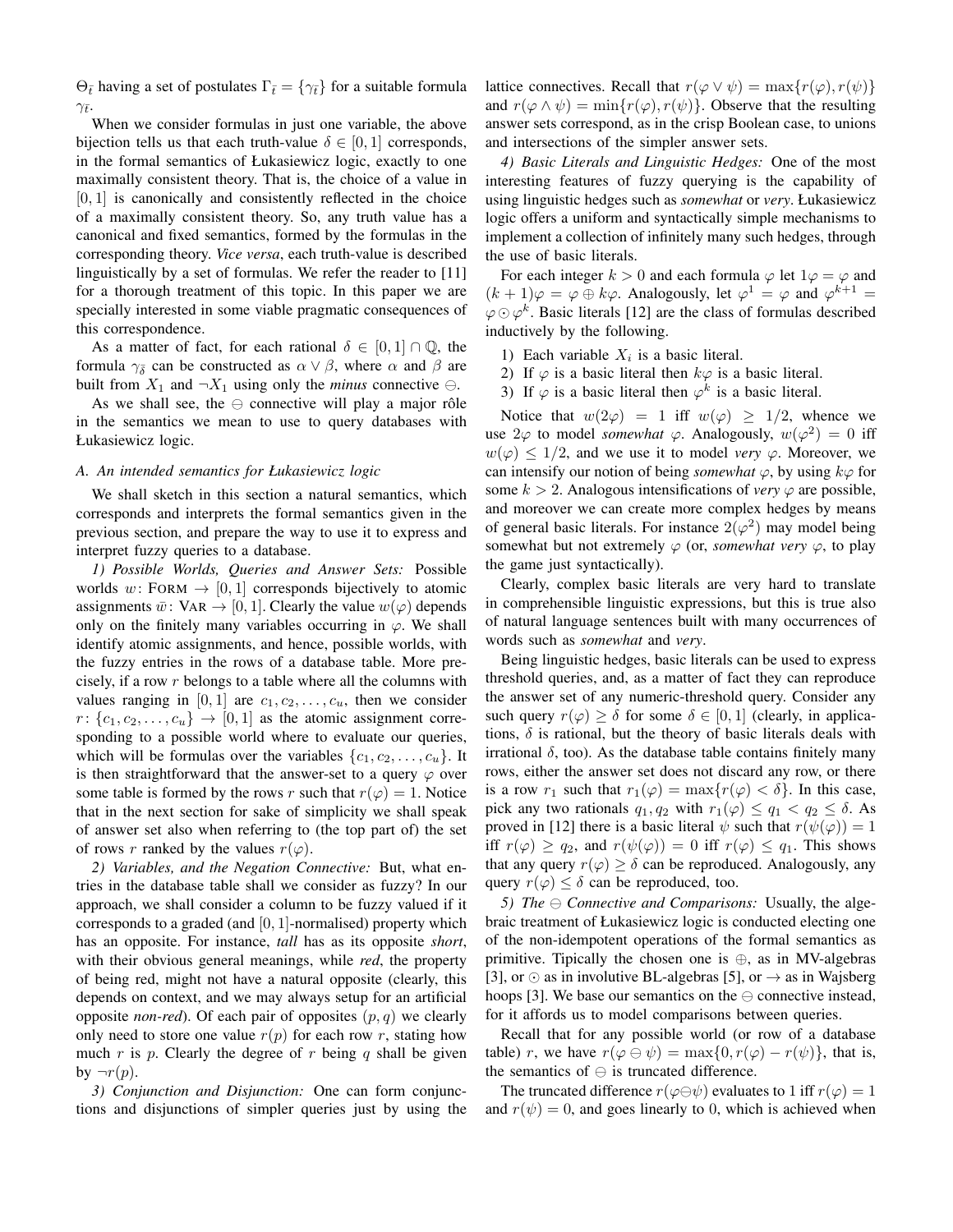$r(\varphi) = r(\psi)$ . It is then very tempting to read  $r(\varphi \ominus \psi)$  as

r is  $\varphi$  much more than it is  $\psi$ ,

or

in the world r,  $\varphi$  holds much more than  $\psi$ .

Notice the use of *much* since r will appear in the answer set of  $\varphi \ominus \psi$  iff  $r(\varphi) = 1$  and  $r(\psi) = 0$ . This causes no real problem, since we can get a milder version attenuating the impact of the hedge *much* by use of the hedge *somewhat*.

We can then use  $\ominus$  to model queries that gauge the difference between the values of other queries. We recall here that the linguistic power of  $\ominus$  afford a genuine interpretation of fuzzy truth-values, since, as pointed out in the previous section, each rational in  $[0, 1]$  encodes the meaning of a formula built from  $X_1$  and  $\neg X_1$  by means of a disjunction of two subformulas each one of them built only using, possibly iterated, occurences of  $\ominus$ . Each irrational is encoded by infinitely many formulas built in a similar fashion.

## III. A SYSTEM TO QUERY A DATABASE WITH FORMULAS OF ŁUKASIEWICZ LOGIC

To empirically test the intended semantics of Łukasiewicz logic given in Section II-A, we have implemented a simple web interface that translates Łukasiewicz logic formulas into SQL statements. This web application has been developed following the standard programming pattern *Model-View-Controller* (MVC) [13]. To facilitate the development we have used the PHP Phalcon<sup>2</sup> programming framework on the server side, hence all the *controllers* in our programming paradigm are written in PHP language. On the other hand, on the client side of the application HTML and Javascript are the languages of election. To make *views* more user-friendly we have employed different libraries, such as JQuery, Bootstrap, MathJax and MathLex.

Finally, our *model* is a single database table where we have collected cars data. The table fields with associated datatypes are summarised in the first two columns of Table III. The database table contains 4684 records. We use MySQL as DBMS.

The web interface has two key pages: one allows to normalise the numerical fields of the table, and the second allows to write a logical formula and submit it as a query to the database.

The first page shows the maximum  $M$  and the minimum  $m$  values of each numerical field stored in the table, allowing the user to choose his own maximum  $M_u \leq M$  and minimum  $m_u \geq m$  to normalise every field according to his personal bias. For instance, the field *max speed* has a maximum value M equal to 350. One can choose to fix  $M_u = 250$ ; in this way all cars with max speed  $\geq 250$  will be considered as the fastest cars stored in the database (they are fast in degree 1). The normalised values  $n_i$  are obtained by the standard linear formula  $n_i = (v_i - m_u)/(M_u - m_u)$ , where  $v_i$  is

TABLE III

| Field                         | Type               | <b>Associated Variable</b> |
|-------------------------------|--------------------|----------------------------|
| id                            | $int(10)$ unsigned |                            |
| manufacturer                  | varchar $(50)$     |                            |
| model                         | varchar $(50)$     |                            |
| trim                          | varchar $(200)$    |                            |
| price                         | int(11)            | X <sub>0</sub>             |
| length                        | int(11)            | X1                         |
| width                         | int(11)            | X2                         |
| height                        | int(11)            | X3                         |
| fuel tank                     | int(11)            | X4                         |
| seating capacity              | tiny(4)            | X5                         |
| car segment                   | varchar $(50)$     |                            |
| drive                         | varchar $(50)$     |                            |
| fuel                          | varchar $(50)$     |                            |
| cubic capacity - cc           | int(11)            | X6                         |
| horsepower                    | int(11)            | X7                         |
| power                         | int(11)            | X8                         |
| environmental classification  | varchar $(10)$     |                            |
| co <sub>2</sub> emission      | int(11)            | X9                         |
| gearbox                       | varchar $(50)$     |                            |
| max speed                     | smallint(6)        | X10                        |
| acceleration 0/100            | decimal(5,2)       | X11                        |
| urban cycle consumption       | decimal(5,2)       | X12                        |
| extra-urban cycle consumption | decimal(5,2)       | X13                        |
| combined cycle consumption    | decimal(5,2)       | X14                        |

| <b>BeONCE</b>                 |                                 | Home About Contact                           |                                                                                              | Log Out |
|-------------------------------|---------------------------------|----------------------------------------------|----------------------------------------------------------------------------------------------|---------|
|                               |                                 | Łukasiewicz Query:                           |                                                                                              |         |
| <b>Connectives:</b>           |                                 |                                              | Query:                                                                                       |         |
|                               | Symbol Keyboard                 | Interpretation                               |                                                                                              |         |
| $\neg X$                      | $\sim$ .1                       | $1-X$                                        | 2"((X11^2 and (1X12)) - (X0))                                                                |         |
| $X-Y$ .                       |                                 | $max(0, X - Y)$                              |                                                                                              |         |
| $X \vee Y$ or                 |                                 | max(X, Y)                                    | Clean<br><b>Submit your Query</b>                                                            |         |
| $X \wedge Y$ and              |                                 | min(X, Y)                                    | 2 $((X11^2 \wedge (\neg X12)) - (X0))$                                                       |         |
| $X \Rightarrow Y \Rightarrow$ |                                 | $min(1, 1 - (X - Y))$                        |                                                                                              |         |
| $X \Leftrightarrow Y \iff$    |                                 | $1 -  X - Y $                                |                                                                                              |         |
| $X \otimes Y$ 80x             |                                 | $max(0, X + Y - 1)$                          |                                                                                              |         |
| $X+Y$ +                       |                                 | $min(1, X + Y)$                              |                                                                                              |         |
| $X^n$                         | X*n                             | $X \otimes X \otimes \ldots \otimes X$       |                                                                                              |         |
| $n \cdot X$                   | n'X                             | $X+X+\ldots+X$                               |                                                                                              |         |
|                               |                                 | $n \in \{2, 3, \dots\}$                      |                                                                                              |         |
| Record:                       |                                 |                                              | <b>Results:</b>                                                                              |         |
| ID: 3003                      |                                 |                                              | Number of true records: 1.                                                                   |         |
|                               |                                 | Trim: Audi - S1 (8XK)(2014->) - IT - Berl2v3 | Show                                                                                         | Search: |
| Price: 31500                  | 2.0 TFSI quattro E6 2014 - 2014 |                                              | 50<br>٠                                                                                      |         |
| <b>Lenath: 3975</b>           |                                 |                                              | entries                                                                                      |         |
| <b>Width: 1740</b>            |                                 |                                              | allestimento<br>accelerazione 0 100N<br>id 0<br>consumo_urbanoN<br>prezzoN<br><b>Results</b> | ٠       |
| <b>Heigth: 1417</b>           |                                 |                                              | Audi - S1 (8XK)                                                                              |         |
| Fuel tank: 45                 |                                 |                                              | $(2014-) - 1T -$                                                                             |         |
| $\sim$                        |                                 |                                              | 3003<br>Berl2v3 2.0 TFSI<br>0.82963<br>0.31875<br>0.14957<br>1<br>quattro E6 2014 -          |         |

Fig. 1. The web page to submit queries

the value of the considered field at the  $i$ -th row. There are some numerical fields where the best result is not given by the maximum value but by the minimum (for istance *acceleration 0/100*). In such cases, by ticking a checkbox the user can reverse the normalisation of the given field. That is,  $n_i = 1 - ((v_i - m_u)/(M_u - m_u)).$ 

The second page is the one where the database can be queried through the use of logical formulas. Therefore, in the page appears a list of variables XN, with  $N \in \{0, \ldots, 14\}$ . Every variable XN represents a precise field of the table. The third column of Table III gives the association between variables and fields. Then, the user is allowed to write a logical formula using such variables and the logical connectives described in Section II. The correspondence between connectives and *text strings* recognised by the web application is given in the first two columns of Table IV.

The formula has to be written in pure text, but thanks to MathJax the formula will be displayed nicely.

 $2P$ halcon is a PHP module developed in C: this makes Phalcon one of the fastest PHP web frameworks.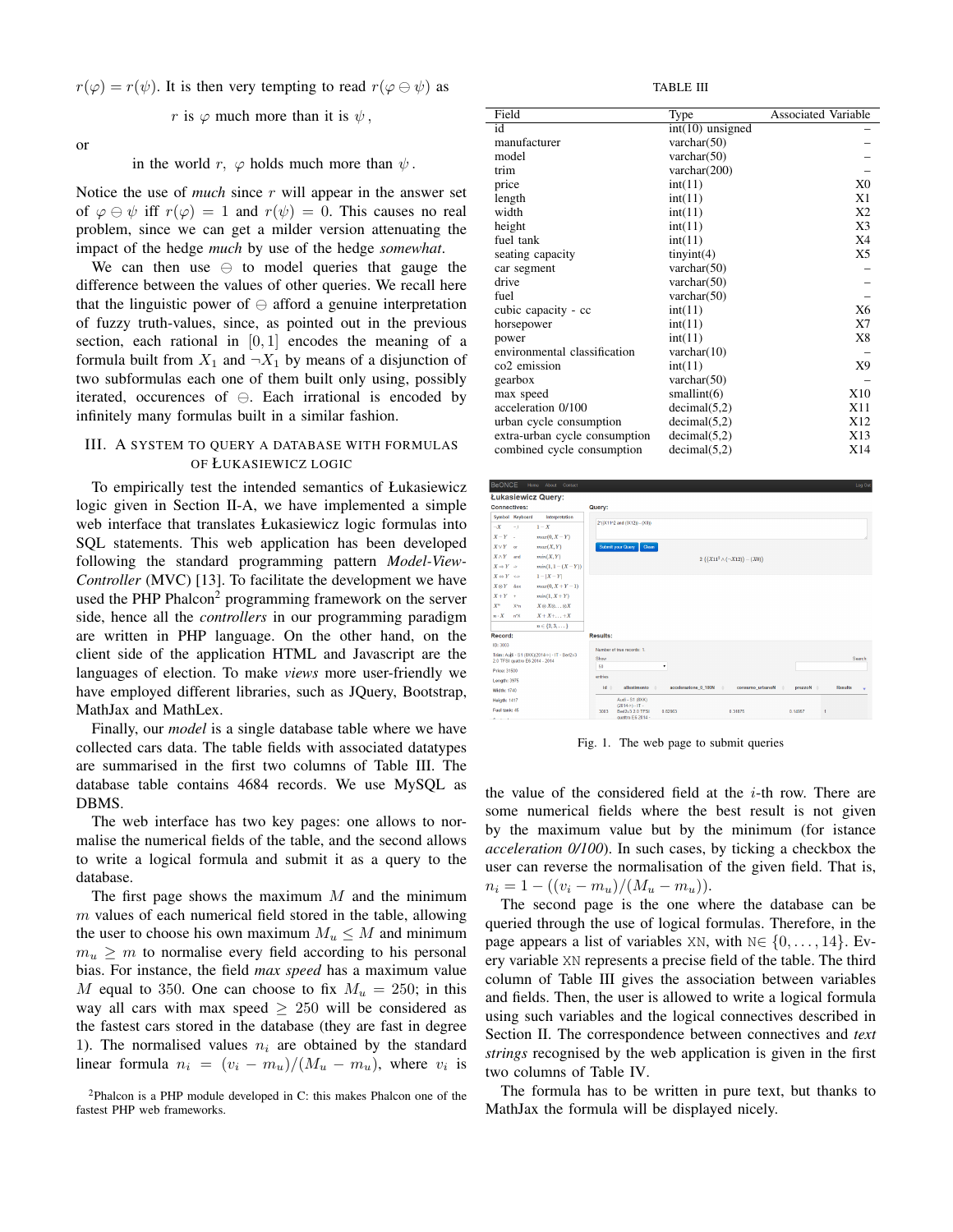Query:



Fig. 2. Form for the insertion of queries

This formula is then parsed and translated in an SQL query according the association fields-variables given in Table III, and to the following table:

| Connective                     | Text strings                  | SOL statement                  |
|--------------------------------|-------------------------------|--------------------------------|
| $\neg \alpha$                  |                               | $1 - (\alpha)$                 |
| $\alpha \rightarrow \beta$     | $\rightarrow$                 | least $(1, 1-(\alpha-\beta))$  |
| $\alpha \vee \beta$            | or                            | qreatest $(\alpha, \beta)$     |
| $\alpha \wedge \beta$          | and                           | least $(\alpha, \beta)$        |
| $\alpha \leftrightarrow \beta$ | $\left\langle -\right\rangle$ | 1–ABS $(\alpha-\beta)$         |
| $\alpha \oplus \beta$          |                               | least $(1, \alpha+\beta)$      |
| $\alpha \odot \beta$           | ΩX                            | qreatest $(0, \alpha+\beta-1)$ |
| $\alpha \ominus \beta$         |                               | qreatest $(0, \alpha-\beta)$   |
|                                |                               |                                |

where  $\alpha$  and  $\beta$  are formulas built from the variables X0,. . . ,X14. For instance, the formula:

X1 and (X5 or !X7)

will be translated into the SQL query:

SELECT id, trim, length, seats, horsepower, least(length, greatest(seats, horsepower)) As Results FROM auto;

The record set is then displayed as a table in the web page.

| <b>Results:</b>                      |                                                                                                   |                      |                                |                                     |                                |
|--------------------------------------|---------------------------------------------------------------------------------------------------|----------------------|--------------------------------|-------------------------------------|--------------------------------|
| Show<br>50<br>entries<br>$id \oplus$ | Number of true records: 1.<br>allestimento<br>$\triangle$                                         | accelerazione 0 100N | consumo urbanoN<br>$\triangle$ | prezzoN $\triangleq$<br>$\triangle$ | Search:<br><b>Results</b><br>٠ |
| 3003                                 | Audi - S1 (8XK)<br>$(2014-) - IT -$<br>Berl2v3 2.0 TFSI<br>quattro E6 2014 -<br>2014              | 0.82963              | 0.31875                        | 0.14957                             | 1                              |
| 3000                                 | Audi - S1<br>Sportback (8XF)<br>$(2014-) - IT -$<br>Berl2v5 2.0 TESL<br>quattro E6 2014 -<br>2014 | 0.822222             | 0.325                          | 0 15407                             | 0.9807486236095428             |
| 478                                  | Seat - Leon SC<br>$(5F5)(01.2013-) -$<br>IT - Cpe3 2.0 TSI<br>E6 Cupra 2014 -<br>2014             | 0.822222             | 0.29375                        | 0.154203                            | 0.980483889579773              |

| Fig. 3. |  |  | The record set |  |
|---------|--|--|----------------|--|
|---------|--|--|----------------|--|

We observe that the iterated conjunction  $\alpha$ <sup>n</sup> is translated into the SOL expression greatest(0,n\* $\alpha$ -n+1). Similarly, the iterated disjunction  $n\alpha$  is translated into least  $(1, n*\alpha)$ . Whence, the translation of a Łukasiewicz fomula (written using connectives in Table IV and the iterated ones) into an SQL query takes only linear time.

#### IV. CASE STUDIES

#### *A. Rewriting a traditional query with Łukasiewicz logic*

Traditionally, an online database of cars is queried via the following steps. First, one select a (possibly empty) set of filters in order to restrict the search range. For example, one could choose to look only at diesel powered SUVs. After this preliminary step, one is asked to apply a conjunction of other filters, expressed in the form of constraints. For instance, one could ask that the price is between 30,000 $\in$  and 50,000 $\in$ , *and* that the maximum speed is over 200 km/h. Two major Italian websites designed along these lines are Quattroruote<sup>3</sup> and Repubblica Motori<sup>4</sup>.

Our first basic example aims to describe how to translate a classical query in our language, *i.e.* in a formula of Łukasiewicz logic. Suppose that our priority is an excellent acceleration, if possible accompanied with low urban consumption. In our normalised database, we may, for instance, query with the following instruction

$$
(0.875 \leq X11) \quad \text{and} \quad (X12 \leq 0.25) \tag{1}
$$

Under a linear normalisation of the data to the unit interval [0, 1] this corresponds with cars whose acceleration 0-100 *km/h* is 5.10 *sec*, or better, and whose urban consumption is under 8 *l* per 100 *km*. If we query our database with (1), the answer set is

```
2969 Audi SQ5 (8R) 3.0 TDI DPF quattro 2012
4272 BMW Serie 3 GT 335d xDrive 2014
       4275 BMW Serie 3 GT 335d xDrive 2014
```
The latter two cars are two different trim level of the same model of car. In this specific case, we can obtain exactly the same result using a query in Łukasiewicz logic. We first find a query capable of discard all non-valid cars:

$$
X11^8
$$
 and  $(!X12)^4$  (2)

In logical terms, the truth value of this formula when evaluated in a car which does not belong to our answer set is 0. Then, we need to ensure that the truth value of the formula is 1 when the formula is evaluated on a car belonging to the answer set. We obtained the desired result by the query:

$$
20(X11^8 \text{ and } (!X12)^4)
$$
 (3)

In general, is it always possible to rewrite a traditional query in the form  $X \leq k$  or  $X \geq k$ , for  $k \in [0, 1]$  a rational value, in a Łukasiewicz query which provide exactly the same result. (For theoretical background on this, please refer to Section II-A4.) Nevertheless, this procedure produces very artificial values for exponents and multipliers, wiping out any possibility of exploiting in a totally natural way the expressive potential of the language of Łukasiewicz logic.

```
3http://www.quattroruote.it/listino/
4http://listino-motori.repubblica.it/
```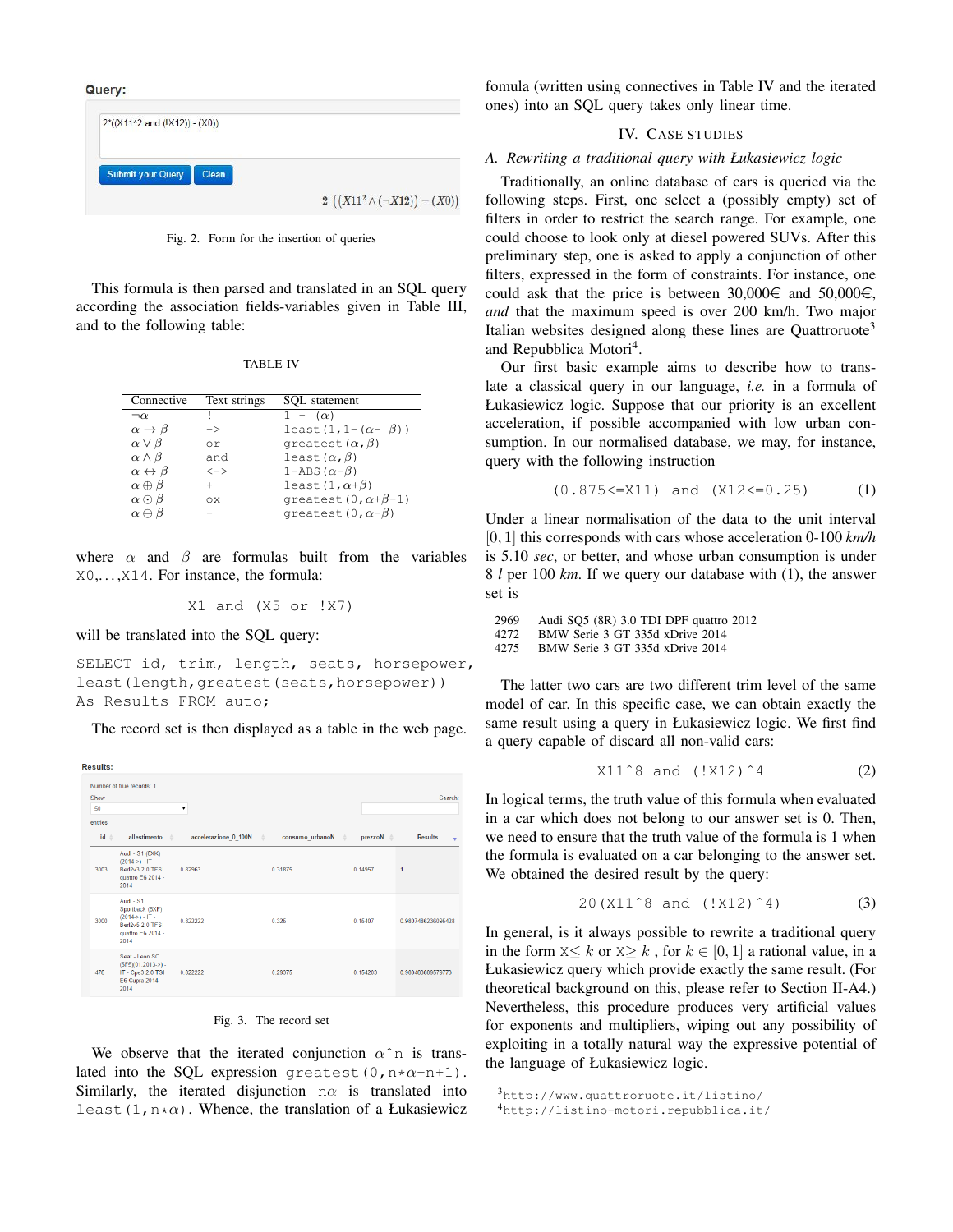In this regard it is worth to observe that, when stepping from the query (2) to (3), we lose information. Indeed, the query (2) evaluated in the answer set is capable to rank the cars. In our case, we obtain that, though all three car are compatible with our queries, the BMWs better fit our desires. The answer set of (2), with the assigned truth valued in square brackets, is, indeed,

| 4272. | BMW Serie 3 GT 335d xDrive 2014        | [0.170] |
|-------|----------------------------------------|---------|
| 4275  | BMW Serie 3 GT 335d xDrive 2014        | [0.170] |
| 2969  | Audi SQ5 (8R) 3.0 TDI DPF quattro 2012 | [0.052] |

A further consideration deserves to be done, concerning the query (2). Such query is obtained with the exact purpose of rewriting the traditional query (1). But, almost always, our starting point is the expression of our *desiderata* in natural language: *I want a car with remarkable acceleration, but with reduced urban fuel consumption*. The more natural way to query our database is thus to ask

 $X11^2$  and  $(X12)$  (4)

The first 10 records of the answer set of (4) are:

| 4272 | BMW Serie 3 GT 335d xDrive 2014        | [0.793] |
|------|----------------------------------------|---------|
| 4275 | BMW Serie 3 GT 335d xDrive 2014        | [0.793] |
| 2969 | Audi SQ5 (8R) 3.0 TDI DPF quattro 2012 | [0.763] |
| 4287 | BMW Serie 6 Coupe 640d xDrive 2012     | [0.748] |
| 4369 | BMW Serie 6 GC 640d xDrive 2013        | [0.748] |
| 4433 | BMW X4 xDrive 3.5d 2014                | [0.748] |
| 4462 | BMW Serie 4 Cabrio 435d xDrive 2014    | [0.748] |
| 4468 | BMW Serie 4 Cabrio 435d xDrive 2014    | [0.748] |
| 665  | Infiniti Q50 S Hybrid 2013             | [0.737] |
| 3028 | Audi A7 Sportback 3.0 TDI quattro 2012 | [0.733] |
|      |                                        |         |

Not surprising, the first three cars in the (ranked) answer set of this query coincides with the answer set of the traditional query.

Another observation is in order here. We notice that the query (3) uses quite complex linguistic hedges. This may seem highly unnatural. On the other hand the numeric-threshold query (1) uses a three-digit precision. One may wonder whether and how this precision is needed, and if it really is, how it came about. One can imagine a process of trial and errors, where the trials  $(0.87 \leq X11)$  and  $(0.88 \leq X11)$ fail to produce any usable solution. Or one can imagine some algorithm that comes to produce this threshold via some sophisticated heuristics able to sift through to the third decimal before even submitting the query. In any case, whatever the process, it seems that if a precision of many decimals is really needed then the determination of the query requires a nonnegligible additional computational effort, either performed by the human user, or by the machine. We do not want to embark in the task of measuring precisely this effort, but we only offer the remark that the growing complexity we see in the use of many decimals is reflected in the growing complexity of the linguistic hedges used in the Łukasiewicz query. One query should be deemed as natural as the other one. The fact that we have an infinite reservoir of distinct hedges then comes as a useful tool if we ever have to gauge complexity of threshold determination.

## *B. Exploiting the power of Łukasiewicz logic*

Consider the query (4). Suppose we want to add more conditions to our request. Namely, suppose we do not want to spend so much money for our car, but we are looking, instead, for something *very cheap*. We can model our request by adding to (4) a new clause talking about the cost of the car, as follows.

$$
X11^2
$$
 and (!X12) and (!X0)<sup>3</sup> (5)

The answer set seems to satisfy our request (the first 10 results are displayed):

| 4688 | Ford Focus ST EcoBoost 250Cv 2012          | [0.556] |         |
|------|--------------------------------------------|---------|---------|
| 3003 | Audi S1 2.0 TFSI quattro 2014              | [0.551] |         |
| 2745 | Volkswagen Golf VII 2.0 TSI GTI 2013       | [0.546] |         |
|      |                                            |         |         |
|      |                                            |         |         |
| 2205 | Renault Megane III Coupe 2.0 TCe 265 2014  |         | [0.544] |
| 4781 | Ford Focus Wagon ST 2012                   |         | [0.541] |
| 3000 | Audi S1 Sportback 2.0 TFSI quattro 2014    |         | [0.538] |
| 478  | Seat Leon SC TSI Cupra 2014                |         | [0.537] |
| 3292 | Opel Astra J GTC Turbo OPC 2012            |         | [0.535] |
| 496  | Seat Leon 2.0 TSI Cupra 2014 [             |         | 0.530]  |
| 2736 | Volkswagen Golf VII 2.0 TSI GTI 2013       |         | [0.528] |
| 52.  | Renault Clio IV 1.6 TCe 200 Monaco GP 2014 |         | [0.526] |
|      |                                            |         |         |

If we want, in addition, the cubic capacity to be *very small*, we can use the query

X11ˆ2 and (!X12) and (!X0)ˆ3 and (!X6)ˆ2 (6)

obtaining (the first 6 results are displayed):

| 52   | Renault Clio IV 1.6 TCe 200 Monaco GP 2014 | [0.526] |
|------|--------------------------------------------|---------|
| 54   | Renault Clio IV 1.6 TCe 200 R.S. 2013      | [0.526] |
| 2395 | Renault Clio IV 1.6 TCe 200 R.S. 2013      | [0.526] |
| 3967 | MINI CLUBMAN 2010                          | [0.511] |
| 1196 | MINI COUPE JCW 2011                        | [0.507] |
| 448  | Seat Ibiza SC 1.4 TSI SC Cupra 2013        | [0.496] |

After these simple examples, two main consideration are in order. First, queries written as formulæ in Łukasiewicz logic are easily updatable. In a traditional query like (2), based on the enforcement of crisp thresholds to the designated features, one usually have to reformulate the thresholds before stating some new conditions. This is especially true in our specific case, where the answer set contains as few as 3 cars, and there is no chance to regain new answers where asking for cars that are *also* cheap. The adaptive behavior of our queries is instead very natural. Of course, when we conjunct new conditions, the truth values of the top records of the answer set is decreasing. This is quite intuitive, since the more we are demanding, the less there is the possibility for our query to be fully satisfied by a car. We shall overcome this obstacle by asking for our final query to be *somewhat satisfied*. To do so, if  $\alpha$  is the query, we simple need to write  $n * \alpha$ , with  $n > 1$ : the bigger is  $n$ , the more we relax our query. With this technique we can also get a query that is fully satisfied (*i.e.*, in degree 1) by a non-empty set of cars. For instance, the query

2\*(X11ˆ2 and (!X12) and (!X0)ˆ3 and (!X6)ˆ2)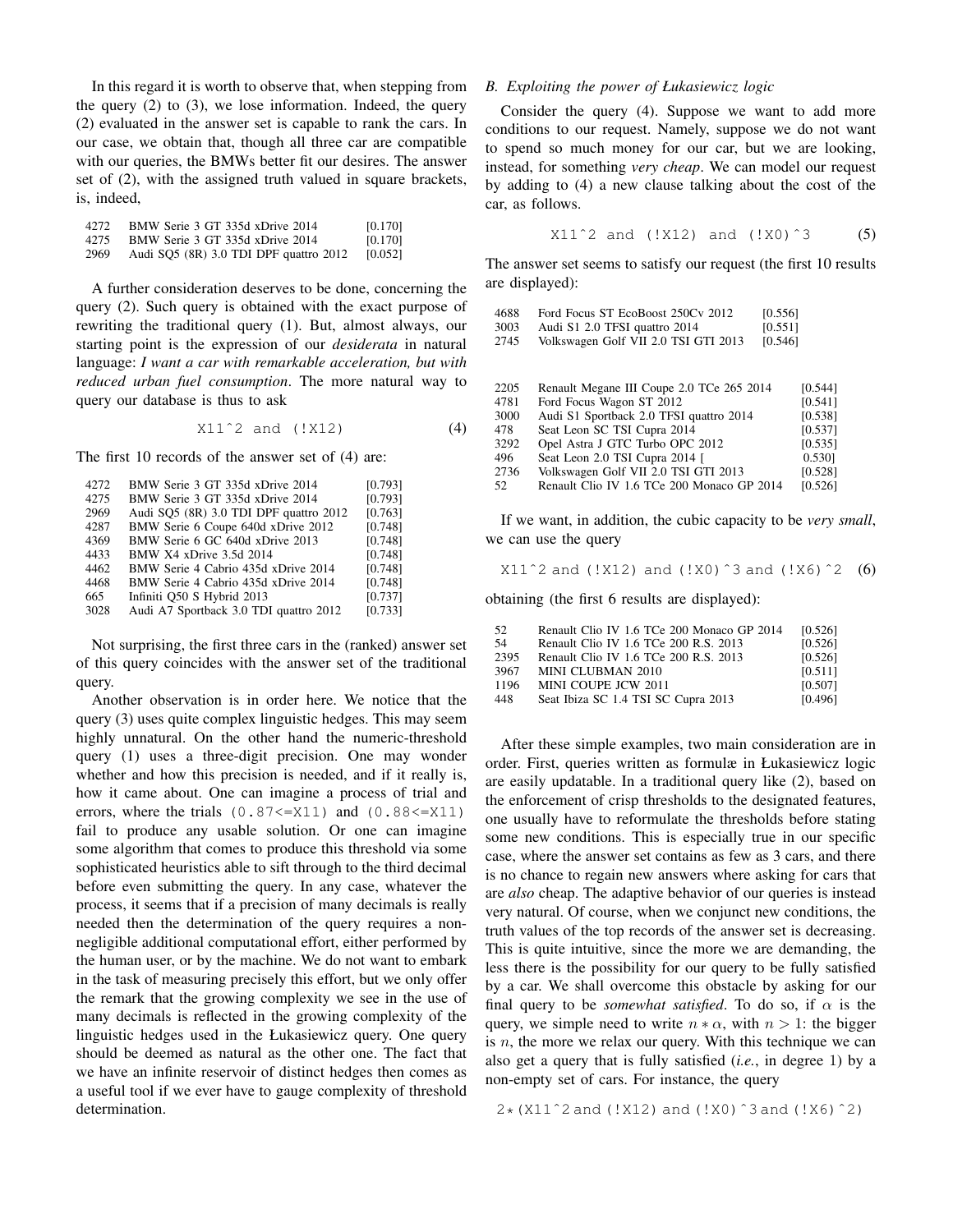| .52  | Renault Clio IV 1.6 TCe 200 Monaco GP 2014 | - 11    |
|------|--------------------------------------------|---------|
| .54  | Renault Clio IV 1.6 TCe 200 R.S. 2013      | [1]     |
| 2395 | Renault Clio IV 1.6 TCe 200 R.S. 2013      | [1]     |
| 3967 | MINI CLUBMAN 2010                          | [1]     |
| 1196 | MINI COUPE JCW 2011                        | T11     |
| 448  | Seat Ibiza SC 1.4 TSI SC Cupra 2013        | [0.993] |

#### returns the following

The second consideration: it is easy and natural dealing with linguistic hedges. A linguistic hedge is a mitigating or intensifying word used to lessen or increase the impact of a sentence (see [14] for a fuzzy-set-theoretic interpretation of linguistic hedges). As described in the introduction, Łukasiewicz logic has the expressive power to deal with expressions like *very*, or *somewhat*. Consider the query (6). There, we are asking for a car with a *very* good acceleration, with low urban consumption, which is *very very* cheap, and with a *very* small cubic capacity. Suppose we want to lighten some requests. Suppose, for instance, that we can fit with a car with a good acceleration, which is *very* cheap, with a small cubic capacity and with urban consumption that are *somewhat* low. We query with

X11 and 
$$
2 \star (!X12)
$$
 and  $(!X0)^2$  and  $(!X6)$  (7)

and obtain (the first 6 results are displayed):

| 52   | Renault Clio IV 1.6 TCe 200 Monaco GP 2014 | [0.763] |
|------|--------------------------------------------|---------|
| -54  | Renault Clio IV 1.6 TCe 200 R.S. 2013      | [0.763] |
| 2395 | Renault Clio IV 1.6 TCe 200 R.S. 2013      | [0.763] |
| 448  | Seat Ibiza SC 1.4 TSI SC Cupra 2013        | [0.748] |
| 4720 | Ford Fiesta 1.6 EcoBoost ST 2013           | [0.748] |
| 1198 | MINI COUPE S 2011                          | [0.744] |

As expected, results are similar, though with higher values of truth degrees.

# *C. Towards a better understanding of the intended semantics of Łukasiewicz logic*

We discuss here the rôle of the *minus* connective  $\ominus$ . Our starting point is the query (4). Let us state that (4) describe our notion of a *good* car. That is, a car is *good* if fully meets our demand, it is *poor* if it does not satisfy our request at all, it is *medium*, otherwise. Like in the preceding paragraph, we want to add a further request: that the car is economic. However, we aim to state something different from what is stated by the query (5). We do not want, in fact, to force the car to be cheap. We want, instead, to assert that we do not make any difference between a good car with a medium price, and a medium car with a low price. To make this request, we use the following query.

$$
(X11^2 and (!X12)) - (X0)
$$
 (8)

According to the semantics presented in the introduction (and remembering that the left part of the expression represent our notion of a good car), we are asking for a car that is much more good than expensive. Thus, the perfect matching is given by a *top* car (as before, according to our notion) with a ridiculously low price. Most probably, such a car does not exist. As a matter of fact, the answer we obtain querying the database is the following.

| 3003 | Audi S1 2.0 TFSI quattro 2014           | [0.510] |
|------|-----------------------------------------|---------|
| 3000 | Audi S1 Sportback 2.0 TFSI quattro 2014 | [0.490] |
| 478  | Seat Leon SC 2.0 TSI Cupra 2014         | [0.490] |
| 496  | Seat Leon 2.0 TSI Cupra 2014            | [0.488] |
| 2988 | Audi S3 2.0 TFSI quattro 2013           | [0.481] |
| 487  | Seat Leon SC 2.0 TSI Cupra 2014         | [0.480] |
| 4275 | BMW Serie 3 GT 335d xDrive 2014         | [0.480] |
| 497  | Seat Leon 2.0 TSI Cupra 2014            | [0.478] |
| 2993 | Audi S3 Sportback 2.0 TFSI quattro 2013 | [0.476] |
| 1595 | BMW Serie 2 Coupe 228i 2014             | [0.472] |
|      |                                         |         |

None of the cars in our database fully fit the request. Though, as mention in the previous subsection, we could easily lighten the request to

 $2 \star ( (X11^2 2 \text{ and } (!X12)) - (X0))$ 

obtaining, as the only car satisfying (at 1) our formula:

3003 Audi S1 2.0 TFSI quattro 2014 [1]

We want to stress the difference between (8) and the following query, seemingly similar in meaning.

$$
X11^2
$$
 and (!X12) and (!X0) (9)

The top ranked cars according to the latter query are

| 4270 | BMW Serie 3 GT 330d xDrive 2013 | [0.711] |
|------|---------------------------------|---------|
| 3685 | Mercedes-Benz A 45 AMG 2012     | [0.700] |
| 665  | Infiniti Q50 S Hybrid 2013      | [0.698] |

while 3003, the only car satisfying (8), ends up here in  $20^{th}$ position. Comparing those entries we discover that while 4270 is better than 3003, the latter is distinguished by the following property: it maximises the difference between the truth value of the formula stating (in short) that *the car is good*, and the formula asserting that *the car is expensive*.

A more general example may clarify this point. Suppose you can describe, via a formula  $\alpha$ , what (in your opinion) makes a car a good car. Further, suppose you can describe, via a formula β, what makes a car a bad car. Consider the formula  $\gamma = \alpha \wedge \neg \beta$ . Intuitively,  $\gamma$  describe your perfect car, with all pros and no cons. Let A be a car satisfying  $\alpha$  in degree 0.5, and  $\beta$  in degree 0.5. Thus, A satisfy  $\gamma$  in degree 0.5.

Let now  $\varphi = \alpha - \beta$ . Remember that, in natural language,  $\varphi$ asks for a car which is *much more* α *than* β. Observe that the truth value of  $\varphi$  when evaluated in A is 0. While according to  $γ$ , the car A is a medium car,  $φ$  discard the same car. While  $γ$ simply measures the degree in which the car fits our collection (conjunction) of requests, the formula  $\varphi$  add a higher level to the query measuring the distance between the two simpler queries  $\alpha$  and  $\beta$ . An assertion like  $\varphi$  can be, in fact, interpreted as a measure of the level of satisfaction of the buyer. In essence, the buyer get no satisfaction in buying whichever car with equivalent pros and cons. Satisfaction begin when pros overcome cons, and is maximal when we have all possible pros, and no cons. When dealing with queries constructed in